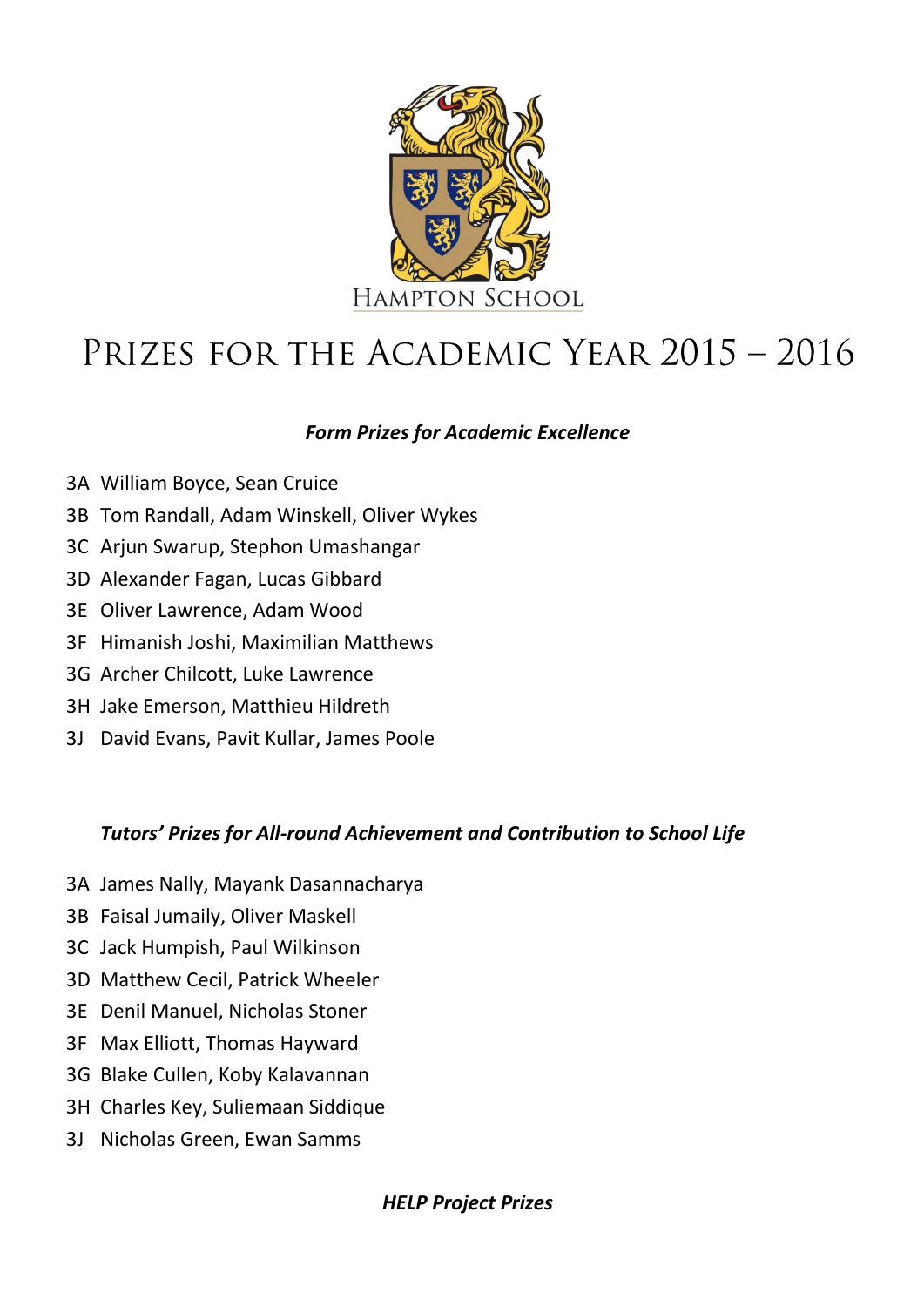Sean Cruice, Alexander Fagan, Himanish Joshi, Oliver Nixon, Stephon Umashangar

## *Headmaster's Merit Prizes*

Sean Cruice, Tomas Dwyer, Max Johnstone, Himanish Joshi, Stathis Kalathias, Firas Khalil, Varun Muralidharan, Henry Sheen, Patrick Wheeler, Paul Wilkinson

## *Parents' Association Prizes*

| Art                  | <b>Dominic Nunn</b> |
|----------------------|---------------------|
| <b>Original Work</b> | Charles Key         |

## *School Prizes for Original Work*

Aidan Barry, Dylan Byrne, Matthew Cade, Stathis Kalathias, Hamish MacCormick,

Ewan McBride, Edmund Page, Tom Randall, Benedict Stonely, Torin Umrigar, Oliver Wykes

## *Prize for Original Work in the field of Art*

#### Maximilian Matthews, Varun Muralidharan

#### *Music Society Junior Cup*

Stephon Umashangar

#### *Co-curricular Awards*

| <b>Music Prize</b>     | Max Elliott                                                        |
|------------------------|--------------------------------------------------------------------|
| <b>Chess Prize</b>     | Koby Kalavannan                                                    |
| <b>Rugby Prize</b>     | Matthew Collingridge, Rylan Gavino, Alexander Riches               |
| <b>Football Prize</b>  | Matthew Cecil, Jack Madelin                                        |
| <b>Rowing Prize</b>    | William Bray, William Mason                                        |
| <b>Athletics Prize</b> | Benjamin Collier, Frederick Hodgson, Pavit Kullar, Samuel Southall |